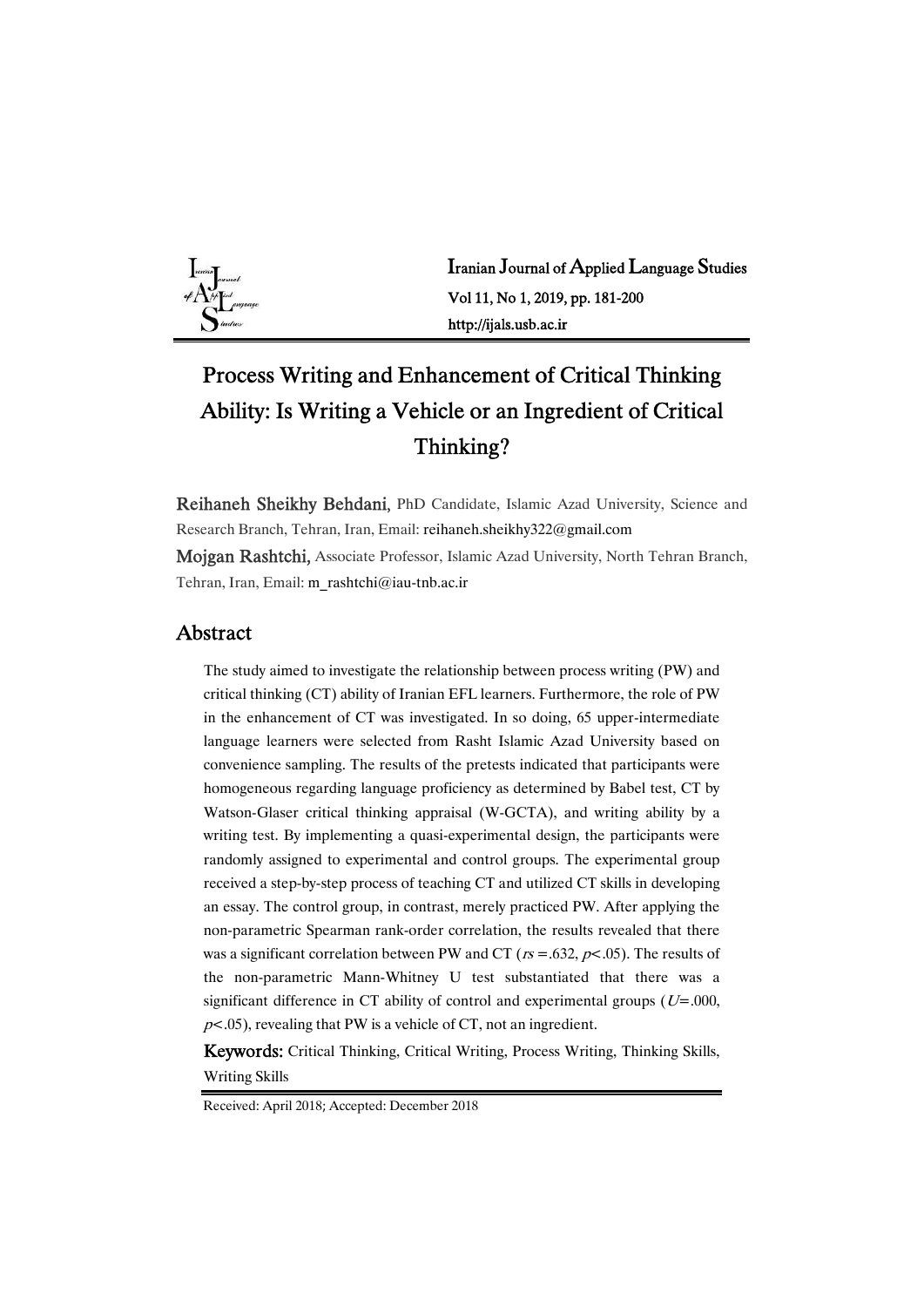## 1. Introduction

Writing is considered as the linguistic organization of thinking (Lantolf, 2000). According to Vygotsky (1987), writing is a written speech that externalizes human thinking by utilizing language. Therefore, the development of thinking and the enhancement of writing go hand in hand. Paul and Elder (2007) contend that writing emphasizes decision making. Problem-solving, the expression of arguments, and elaboration of opinions may involve a process of critical thinking  $(CT)$ , which helps the writer to compare and contrast choices and provide support and elucidate ideas. In this way, involving in writing can mean using relevant thinking and cognitive skills, and thus it influences the development of related mental processes. Similarly, Larkin (2009) asserts that writing is a process of metacognition that can promote active thinking.

In this regard, a number of studies utilized essay writing to develop and assess CT (e.g., Bean, 2011; Hyland, 2003; Moon, 2008; Paul & Elder, 2014; Weigle, 2002). However, the role of writing in the enhancement of CT remained unexplored. To Wade (1995), writing is an ingredient of CT, and improving such abilities requires an improvement in the students' writing skills. Condon and Kelly-Riley (2004), on the other hand, emphasize the explicit instruction of CT skills via writing and consider writing as a vehicle through which the CT skills can be transferred to students. The spate of research determining the role of writing in CT, however, is remarkably low. This research paper attempted to study whether there was any relationship between CT and process writing (PW). It also investigated the role of PW in improving CT ability among Iranian EFL learners.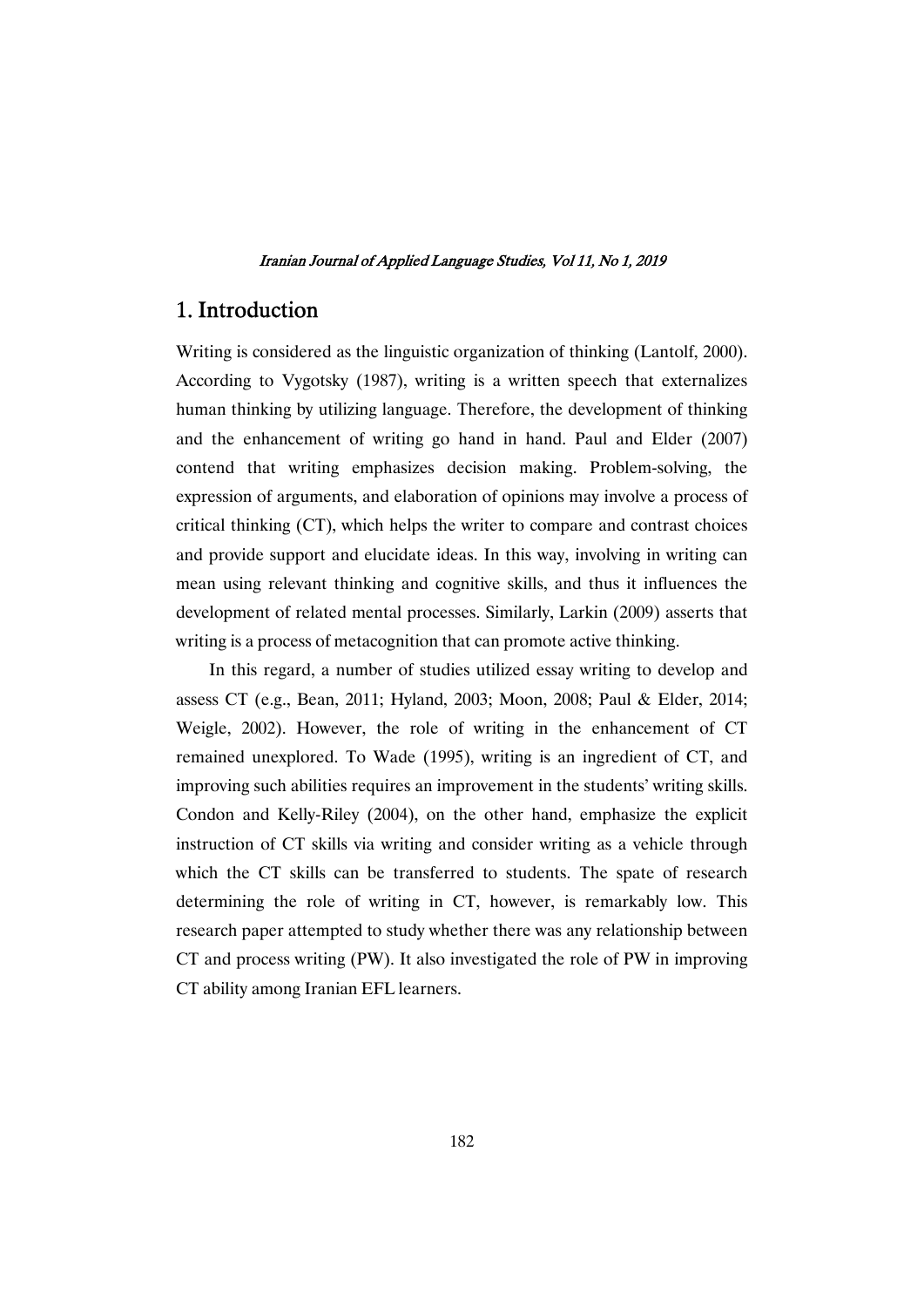# 2. Review of Related Literature

CT is a cognitive skill that affects every aspect of human life. Paul and Elder  $(2007)$  explicate CT as a structured cognitive process that requires active and skillful engagement in thinking. Later, Paul (2012) describes CT as "disciplined self-directed thinking," and considers it as the "perfections of thinking appropriate to a particular mode or domain of thinking," which reveals itself as "sophistic or weak sense and fair-minded or strong sense" (p. 33). Sophistic, as Paul (2012) argues, pertains to the "interests of a particular individual or group" while excluding others; whereas, fair-minded relates to the "interests of different people or groups" (p. 33). Paul and Elder (2014) maintain that to improve the CT ability, learners need to engage in a set of intellectual processes, including the point of view, purpose, concept, information, question, inference, assumption, and implication. These components of thinking require learners to shift from memorizing the pieces of information to the thinking process.

Although the definition of  $CT$  is appealing and encouraging in terms of the features it includes, the abilities in these definitions do not easily lend themselves to use. In this regard, Lipman and Sharp (1980) refer to the importance of writing and postulate that writing needs thinking. A writer plans, makes some inferences based on assumptions, tests alternatives, and involves in mental activities. Along the same vein, Paul and Elder  $(2003)$  consider writing as a form of intellectual work through which the students choose an essential subject, decide on the underlying meaning, suggest some examples, and make analogy or metaphor to help readers connect the writing with the real life.

Compatible with the contention that writing requires thinking, Rashtchi  $(2007)$  explored whether cooperative writing could enhance the CT ability of Iranian EFL learners. While the experimental group wrote cooperatively, the control group practiced individual writing. After comparing the final scripts,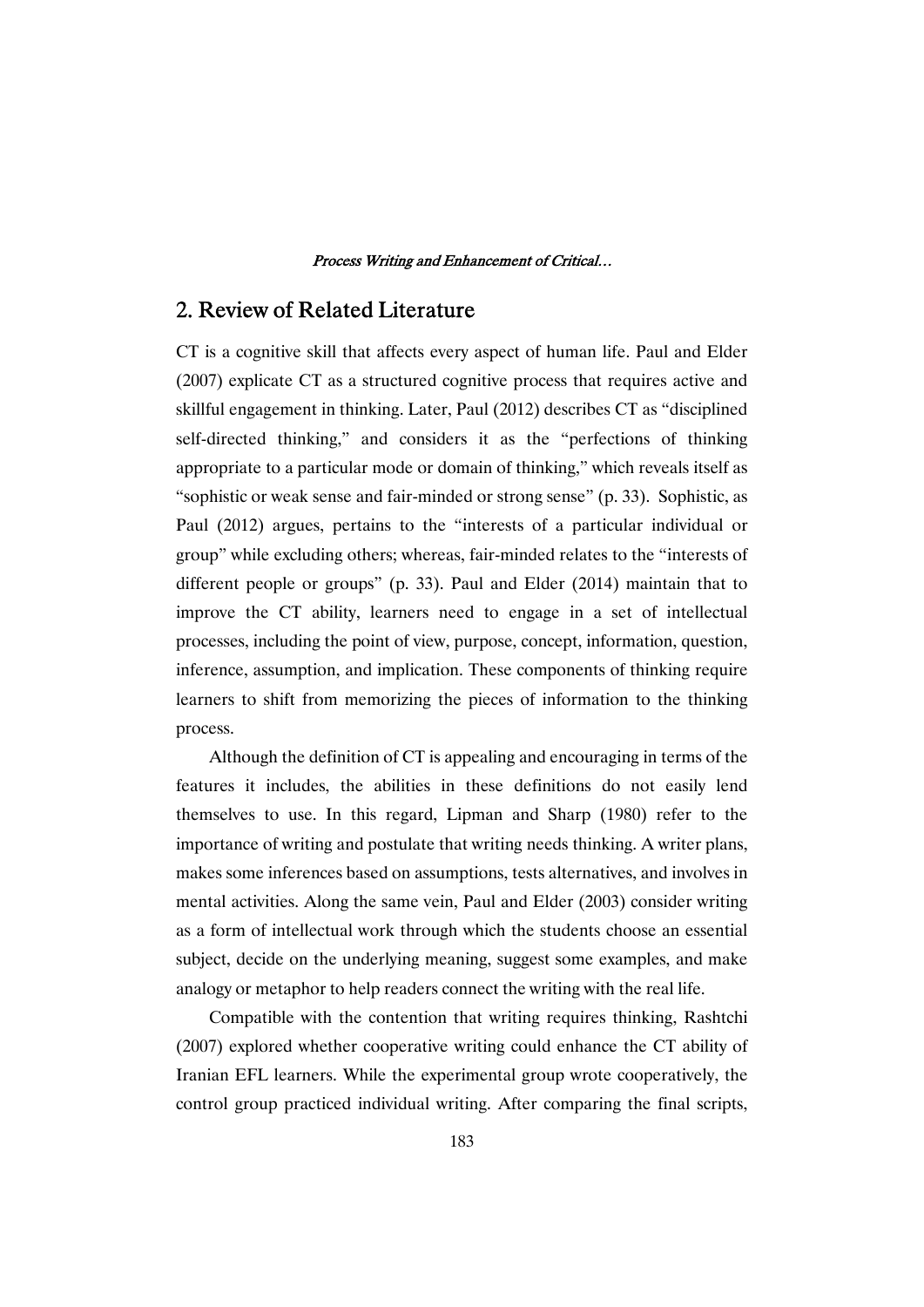she concluded that cooperative writing could lead to the enhancement of CT. Naber and Wyatt (2014) conducted a study on 70-fourth-semester nursing students. Following a pretest-post-test design, the participants took the California CT Skills Test (CCTST) and California CT Disposition Inventory Test (CCTDI). Then they were randomly assigned to experimental and control groups. Unlike the control group, the experimental group completed six reflective writing assignments on their class readings, clinical rotations, or group activities. The results revealed that the experimental group outperformed the control group in four CCTST subscales. The researchers also figured out that the experimental group had a significant increase in the truthseeking subscale of the CCTDI.

Condon and Kelly-Riley (2004) assert that having students write does not mean that they think critically. Stated differently, if students are not explicitly invited to think critically or are not provided with a definition of the construct of thinking, they will not incorporate CT skills. Therefore, they consider context and method of measurement as determining factors in the use of CT. Yancey (2015) also regards writing as a medium for CT and states that CT skills need explicit instruction in which the student is active in the process. Similarly, Swartz (2003) asserts that CT requires explicit instruction. However, relying on his findings from a large unrestricted sample, Jensen (1994) argues that any of the two mental abilities are related to each other at some level.

The theoretical controversy on CT and writing led the researchers of this study to investigate the relationship between CT and PW as well as the role of PW in the enhancement of CT. The reason for focusing on PW was that it engages learners in cognitive and metacognitive strategy use, and can enhance learners' awareness toward the use of skills that are necessary for thinking and generating ideas. The following flowchart illustrates the procedure of the study: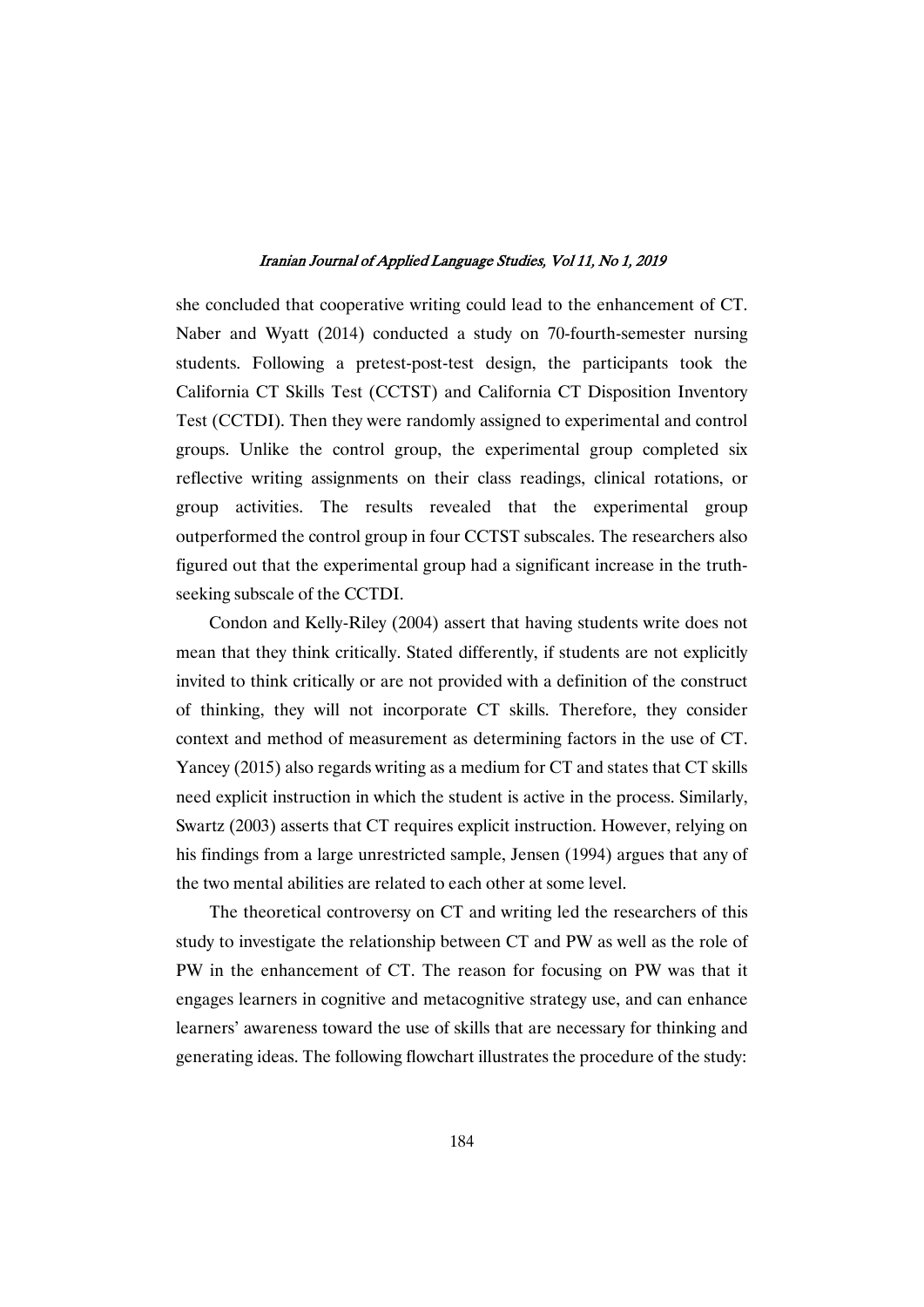

Flowchart of the Procedure Conducted in the Present Study

Therefore, the researchers formulated the following research questions:

- 1. Is there any relationship between the PW and CT abilities of Iranian EFL learners?
- 2. Is there any difference in the CT ability of those who practice CT via PW and those who merely put PW into practice?

# 3. Method

The present quasi-experimental study has a non-equivalent pretest-post-test control group design and thus involves pretest, treatment, and post-test phases.

### 3.1.Participants

The participants were 65 undergraduate students majoring in TEFL and English Translation, who were attending an essay writing course in the English Department at Rasht Islamic Azad University, Iran. They had passed the advanced writing course and were familiar with the product aspect of writing before taking the course. The researchers used Babel English Language Placement Test to homogenize them. Those students whose scores were between 52 and 80 (one standard deviation above and below the mean) were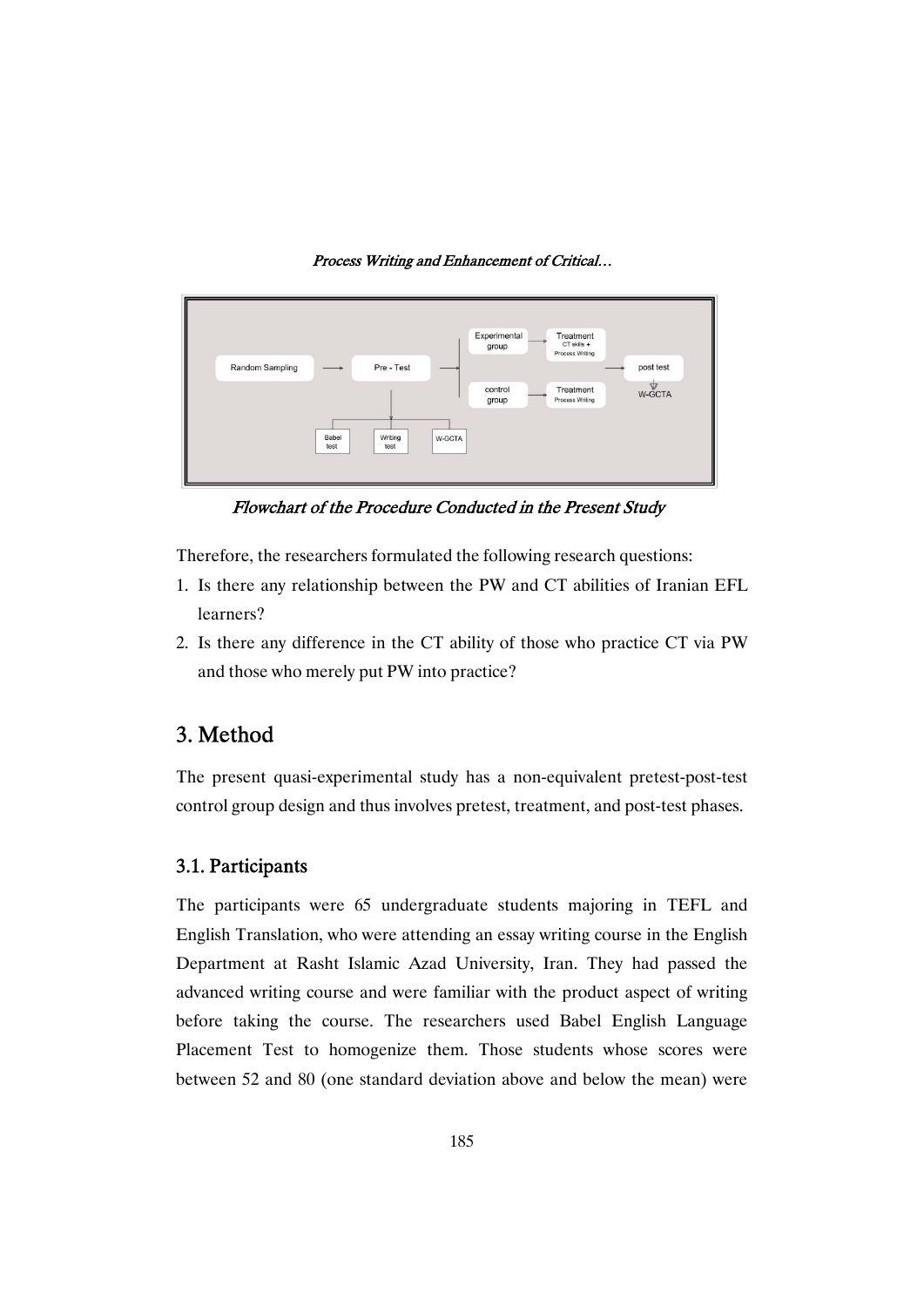selected as the participants. Subsequently, they wrote a five-paragraph essay on a writing prompt. Akef's (2007) rating scale was employed to assess their writing ability. The participants also took Watson-Glaser critical thinking appraisal (W-GCTA) to enable the researchers to ensure that they were homogenous regarding the CT ability.

### 3.2. Instrumentation and Materials

The instruments and materials utilized in the present study were Babel English Language Placement Test, a set of essay writing prompts, tasks on CT skills, and the W-GCTA. What follows is a brief explanation regarding the data gathering tools.

Babel English Language Placement Test was used to examine the learners' level of English. The test is in multiple-choice format and consists of 25 items measuring the recognition of correct responses to reading prompts, grammatical forms, and lexical choices in contexts. The time allocated to taking the test was 60 minutes.

Three university lecturers ensured that the test is comprehensive and appropriate for the participants' linguistic and background knowledge, and the instructions were clear. The reliability of the test estimated through  $KR-21$  was 0.91.

The essay writing prompts, according to Kroll and Reid (1994), are the stimuli in the form of writing topics to which the students respond. The researchers took the writing prompts from Cambridge IELTS Test (1-10). The selected prompts were in framed format. Since there is a risk that a prompt may fail to demonstrate the students' actual level of writing skill accurately, the researchers analyzed the potential usability of the prompts. Each prompt was analyzed based on the six categories introduced byHamp-Lyons (1991). The categories comprised the writing situation (contextual variables), the subject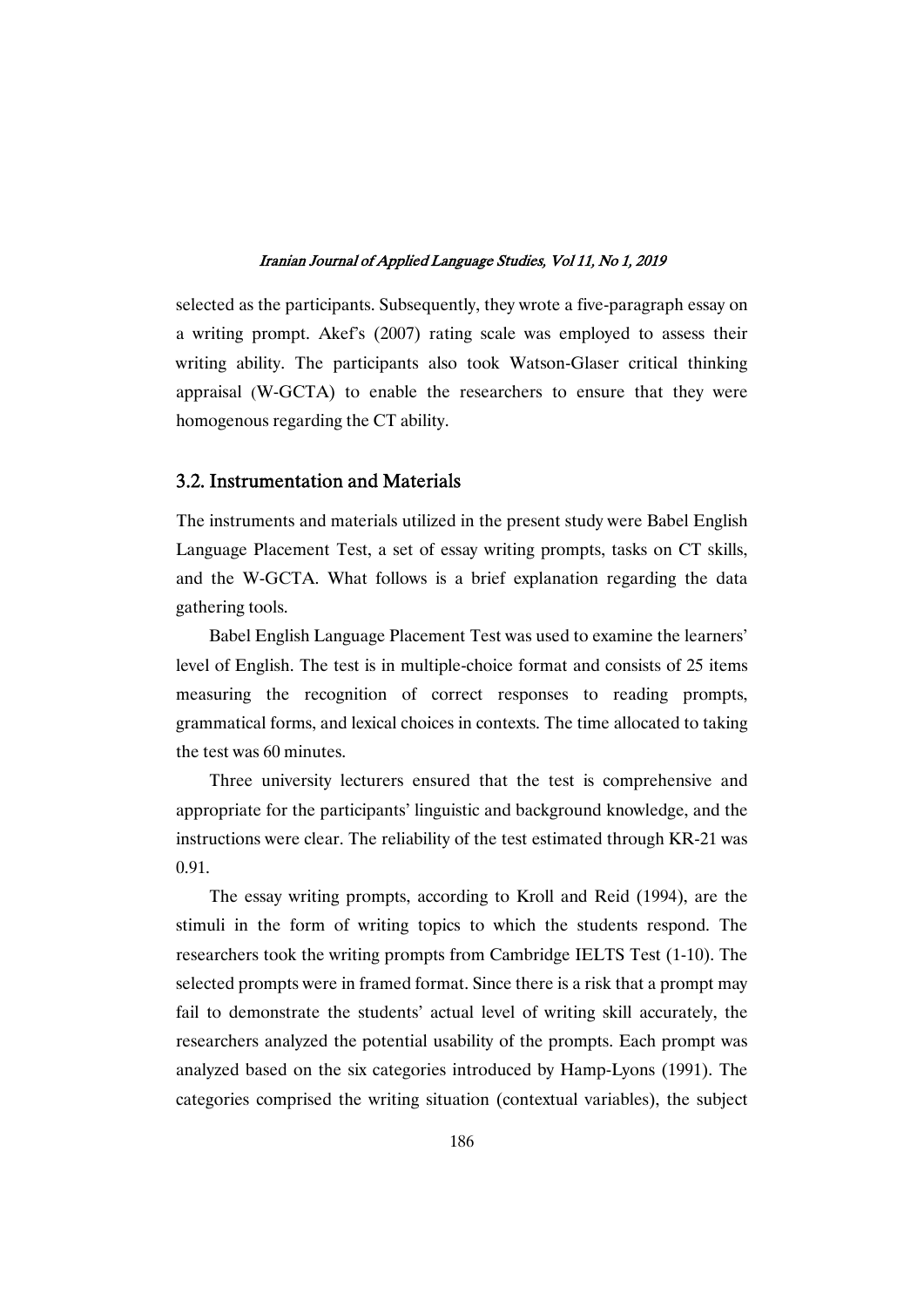matter (content variables), the wording of both the prompt and the instructions (linguistic variable), the tasks (task variables), the rhetorical specification (rhetorical variables), and the scoring criteria (evaluation variables). By careful monitoring of these variables, the researchers selected some prompts and asked five students with similar characteristics of the participants to write a five-paragraph essay. A committee of three university lecturers examined the writings of the students, revised and revised the prompts. Then again, another group of students wrote an essay on the revised prompt. If the final writing was acceptable, the committee members approved the prompt otherwise, they rejected it. A sample of a prompt and the revised version is presented in AppendixA.

A set of tasks on CT based on Paul and Elder (2014) and Thompson (1996, 1999) was employed. The researchers matched the tasks with the writing prompts and asked the learners to practice the elements of CT before starting to write and developing the topic into a five-paragraph essay. The tasks were piloted on some students and accordingly modified to assure the practicality.

The next instrument was the W-GCTA (Watson  $& G$  Glaser, 2010) used as both the pretest and post-test. The instrument is designed to examine the respondent's ability to think analytically and logically and consists of 80 questions in five different sections. Making correct inferences, recognizing assumptions, making deductions, coming to conclusions, interpreting, and evaluating arguments comprise the different sections of the questionnaire. The items are similar to problems, statements, arguments, and interpretations that individuals may encounter in everyday situations, such as reading a newspaper or book and listening to the news.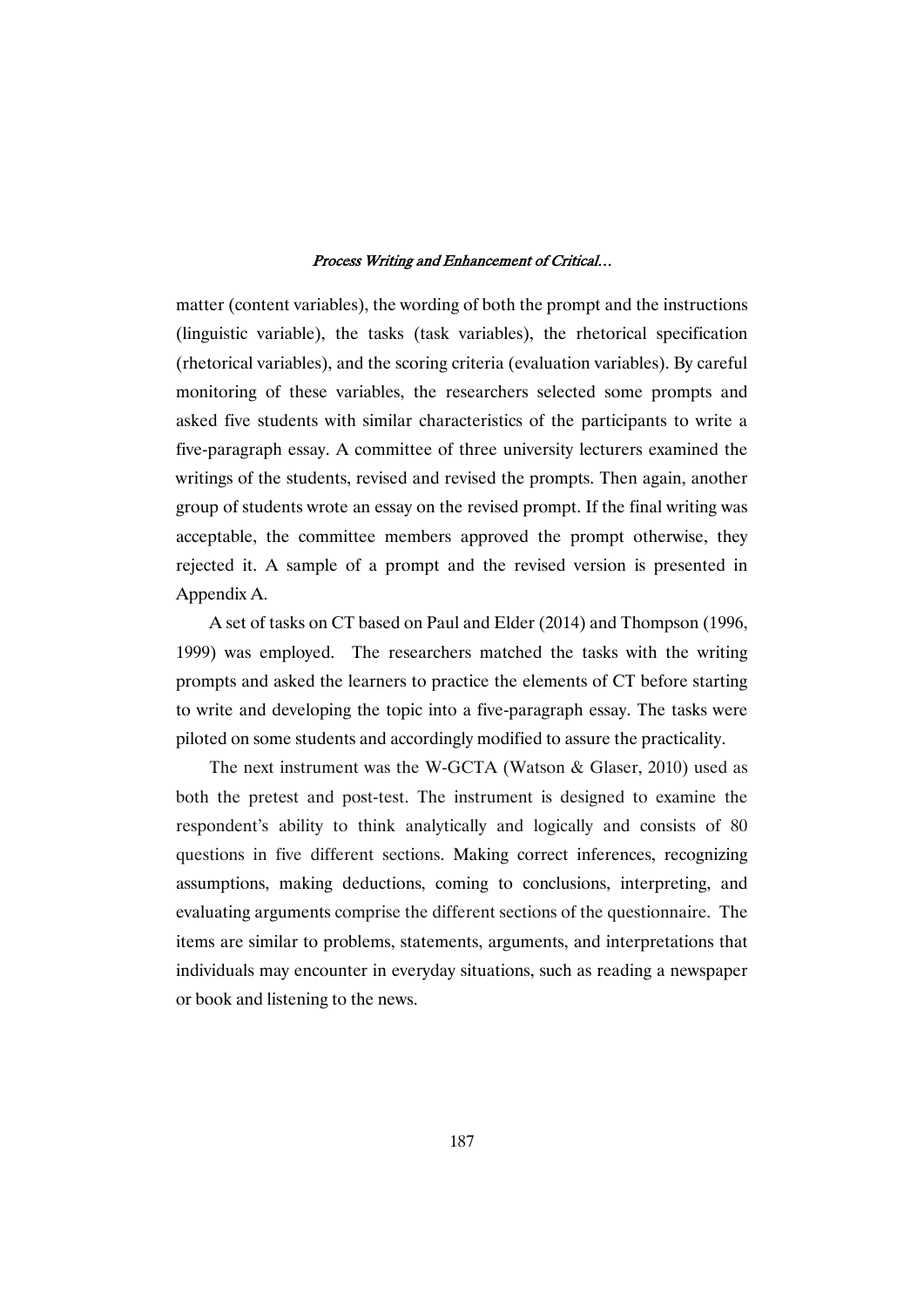### 3.3.Procedure

### 3.3.1.Pre-test

After ensuring that the participants were homogeneous regarding the general language proficiency, the teacher asked them to write an essay on a writing prompt to examine whether they did not differ on the product (grammar and mechanics) and process aspects of writing. The researchers analyzed the product aspect of writing based on the format of a paragraph, topic and supporting sentences, coherence, unity, and transitions. For the process, they applied Akef's (2007) scoring scale. The participants also took W-GCTA to enable the researchers to verify that there was no statistically significant difference between the CT of the groups at the onset of the study.

### 3.4.Treatment

After administering the pretests, the researchers designed a sixteen-session course plan (eight sessions for teaching the components of CT and four for teaching the writing skills) for the experimental group. During the remaining sessions, the participants practiced writing using the CT components. In the first session, the teacher dealt with the first component of CT (purpose). Initially, the students did the following exercise (Paul &Elder, 2014, p. 99):

One of my purposes is ...

- I can achieve this purpose by  $\ldots$
- ... something that I think about a lot is ...
- ... Its relation to my main purpose is ......

A shared problem in determining the purpose (e.g., clarity) was designated and elaborated. The problem was illustrated by giving an example-taken from Paul and Elder (2014)-of a person who was going to give a lecture but because s/he was not prepared, his/her thought process diverged from the main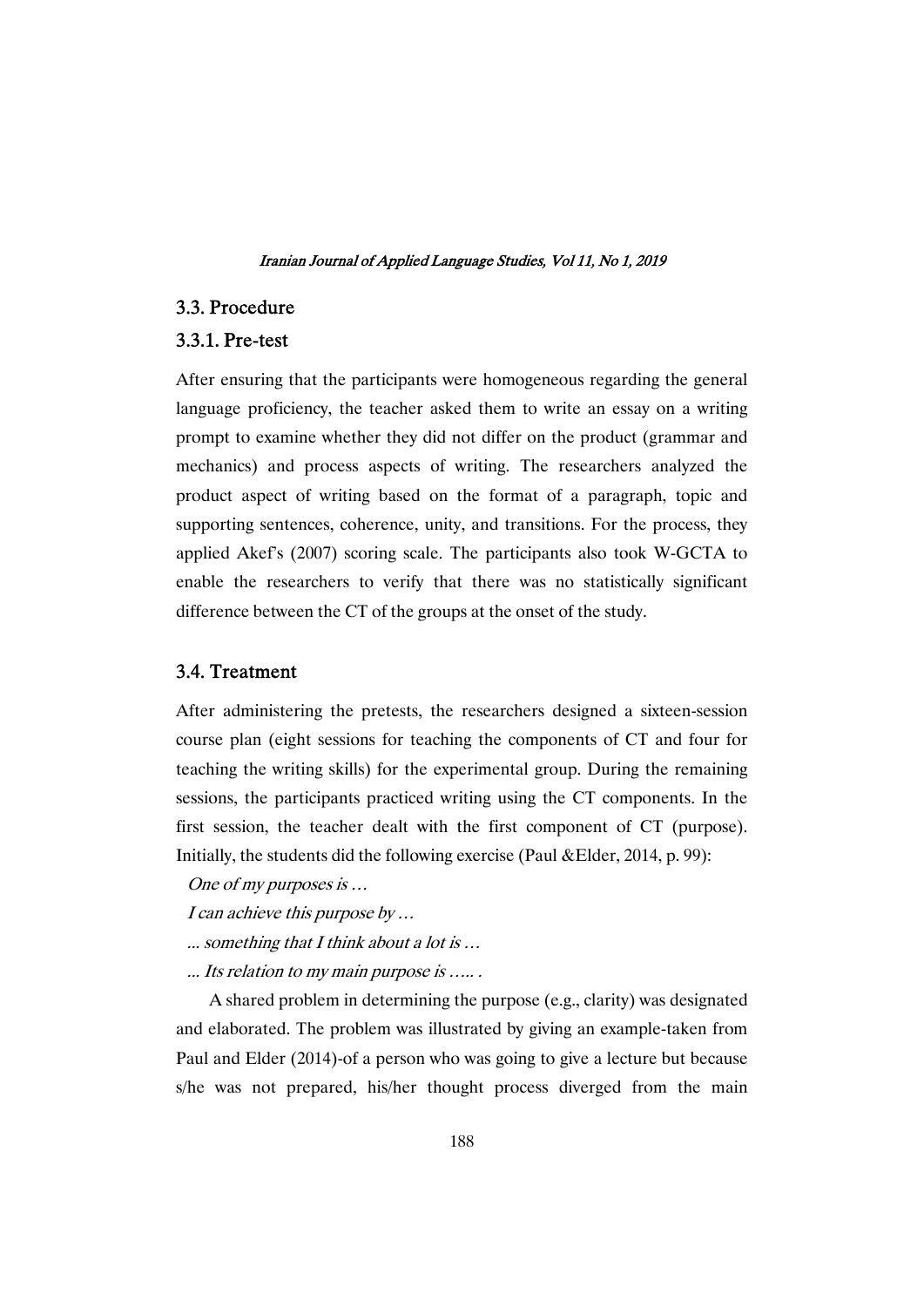direction. Then they were trained on how to clarify purpose (by giving an example, elaborating the purpose in their own words, illustration, analogy). Successively, a writing prompt was presented, and learners were required to clarify the fundamental purposes and specify how they can achieve the purpose. In the same vein, the researchers introduced other components of CT, such as conceptualization of words, processing information, inferencing, seeking for underlying assumptions, and drawing conclusions. The participants practiced these components by employing some exercises taken from Paul and Elder  $(2014)$  and Thompson  $(1996, 1999)$ . The exercises helped the researchers figure out the difficulties, explain each thinking component explicitly, and provide a writing prompt to practice it.

From session nine, the researchers started working on the writing skill via the process approach based on White and Arndt (1991). The first session of the writing class centered around the diverse techniques of creating ideas. Then the participants generated ideas by employing some writing prompts. They received feedback from the teacher about the way they could nurture their ideas.

Three other stages of writing, correspondingly, were introduced to the class. Each session, learners delivered their homework scripts, and the researchers analyzed the components of thinking that were employed by the learners in their scripts and provided oral or written feedback. In the edition stage, the learners made necessary changes and took notes of their mistakes. The final drafts, then, were collected as samples for further analysis.

One of the researchers taught the classes, which lasted one semester. The data were gathered based on the learners' performance in each session, as well as their final performance.

For the control group, the researchers also designed a sixteen-session course plan (four sessions for teaching the processes of writing) which was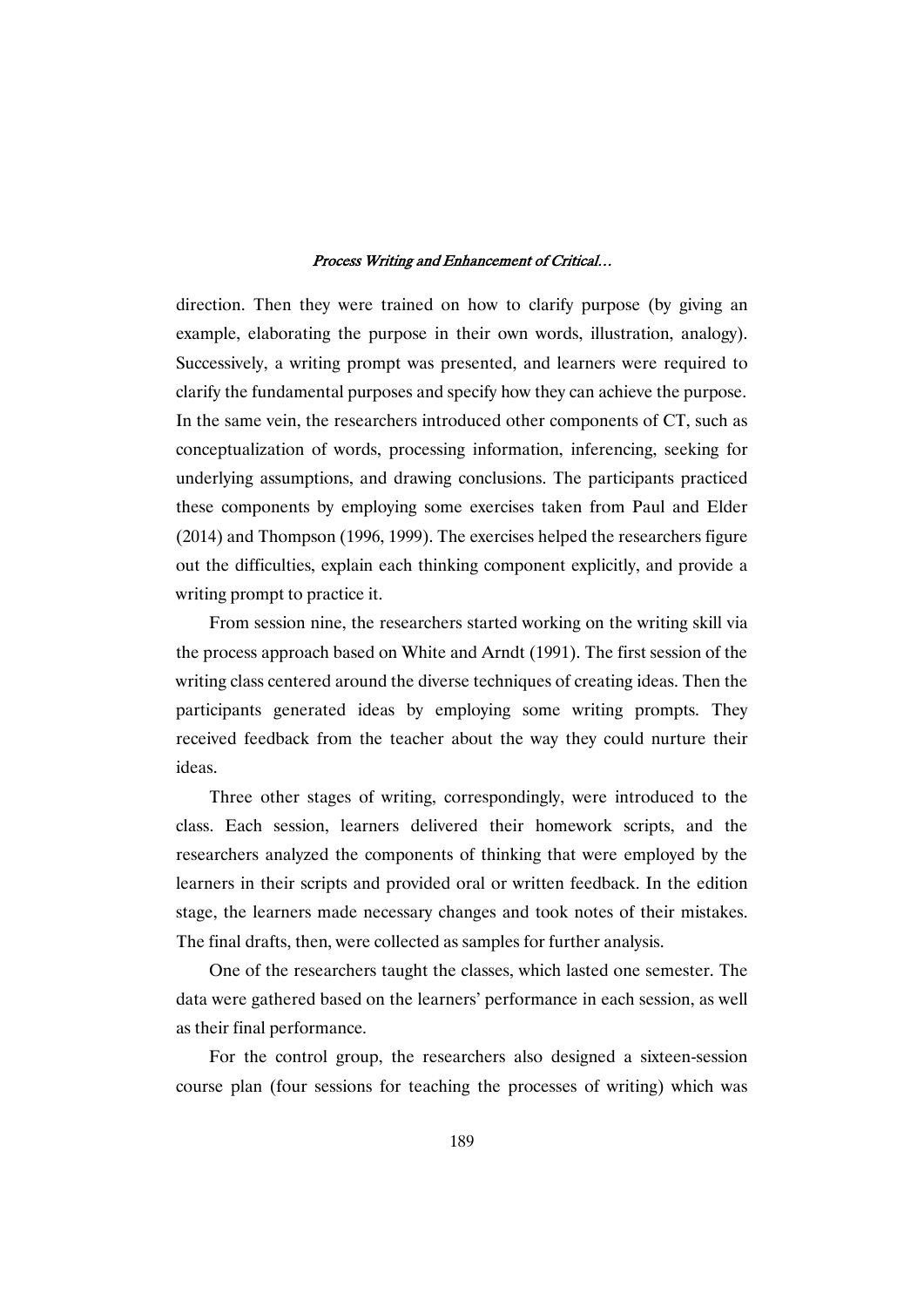similar to the classroom procedure implemented in the experimental group. In the remaining sessions, the participants practiced the writing process on the writing prompts selected for the study from Cambridge IELTS Test (1-10). The classes started with teaching the rules of writing and were followed by brainstorming the students on the topic of the day. Then the teacher asked the students to discuss the topics in small groups, take notes, and prepare an outline. As the next step, they started preparing their first drafts individually. The teacher provided feedback on the drafts of the writings. The teacher collected the drafts and left comments on them regarding the structure and mechanics of writing. In the subsequent session, the students received their drafts and started preparing the final version. The teacher corrected them carefully and provided explanations where necessary. The teacher listed the common errors and explained them with examples in the class.

### 3.5.Post-Test

After a one-semester treatment, the participants in both experimental and control groups took the W-GCTA.

# 4. Results

### 4.1. Answering the First Research Question

The first research question of the study was asked: "Is there any statistically significant relationship between PW and CT scores?" The researchers had to meet the assumption of normality of data distribution to be able to perform an appropriate test for the correlation between the two variables. Table 1 shows the result of the normality test for the two sets of scores. As the result of the Shapiro-Wilk test shows (Table 1), the data were not normally distributed for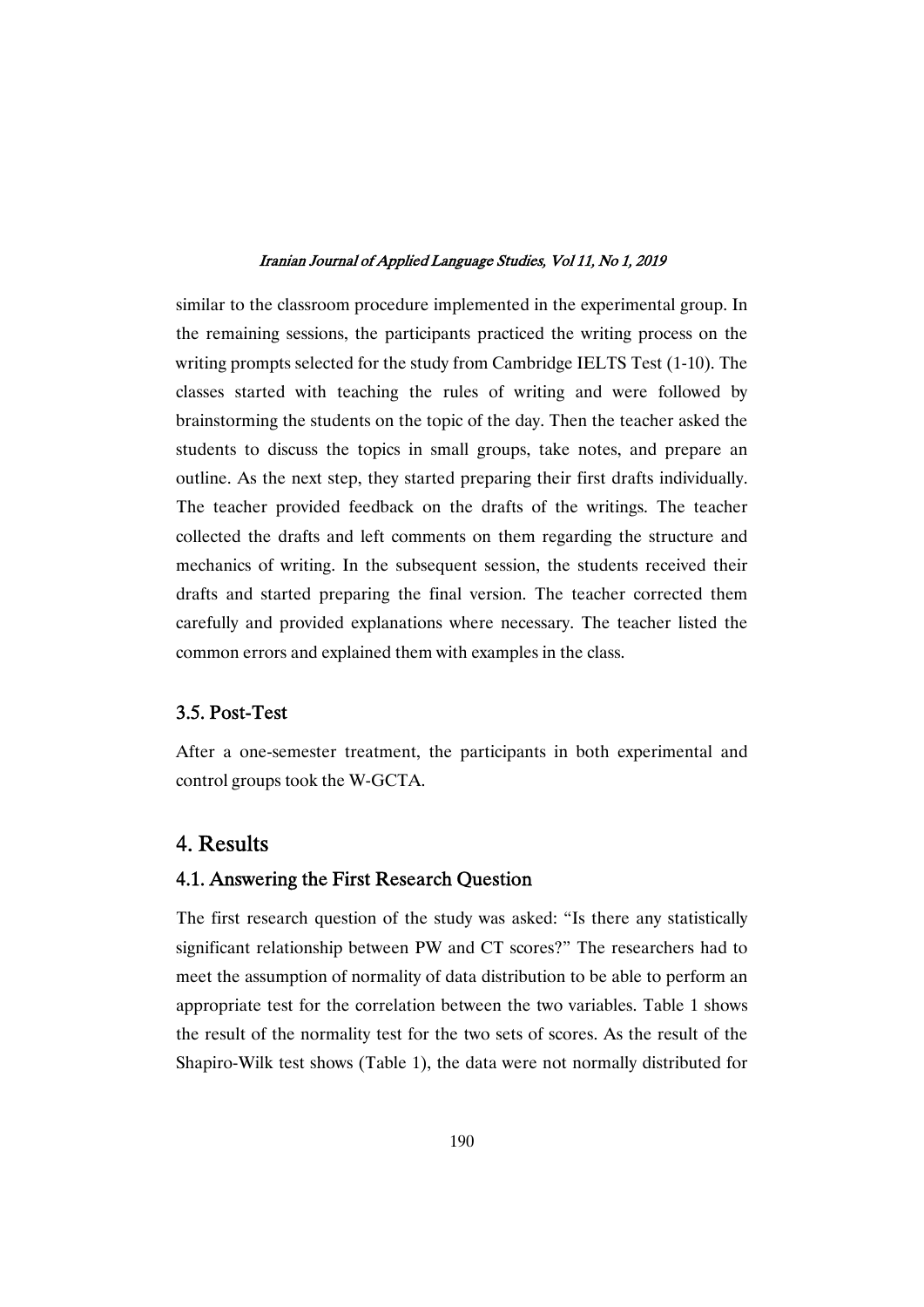the two sets of pretest scores ( $p^{\text{s}}$ .05). Therefore, the non-parametric Spearman rank-order correlation was used to find the relationship.

|           | Shapiro-Wilk     |    |      |
|-----------|------------------|----|------|
|           | <b>Statistic</b> | df | Sig. |
| CT Scores | .900             | 65 | .000 |
| PW        | .886             | 65 | .000 |

Table 1. Test of Normality for the PW and Critical Thinking Scores

Table 2 shows the descriptive statistics for the CT ( $M=74.52$ , SD=3.16), and PW (M=68.52, SD=2.09),

|                         | N.  |       |       |         | Minimum Maximum Mean Std. Deviation Variance |        |
|-------------------------|-----|-------|-------|---------|----------------------------------------------|--------|
| CT Scores               | -65 | 70.00 | 79.00 | 74.5231 | 3.16775                                      | 10.035 |
| <b>PW</b>               | 65. | 64.00 | 71.00 | 68.5231 | 2.09991                                      | 4.410  |
| Valid N (listwise) $65$ |     |       |       |         |                                              |        |

Table 2. The Descriptive Statistics for the PW and Critical Thinking Scores

The Spearman rank-order correlation was performed to determine the relationship between the PW and CT scores. As Table 3 shows, there was a positive, statistically significant relationship between these two variables,  $rs = .632$ ,  $p < .05$ . Thus, the null-hypothesis that there is no statistically significant relationship between PW and CT scores was rejected.

Table 3. The Spearman Rank-Order Correlation Test for the PW and CT Scores

|           |                                                  | CT Scores | <b>PW</b> |
|-----------|--------------------------------------------------|-----------|-----------|
|           | Spearman's rho CT Scores Correlation Coefficient | 1.000     | $.632**$  |
|           | $Sig. (2-tailed)$                                | $\bullet$ | .000      |
|           | N                                                | 65        | 65        |
| <b>PW</b> | <b>Correlation Coefficient</b>                   | $.632**$  | 1.000     |
|           | $Sig. (2-tailed)$                                | .000      | $\bullet$ |
|           | N                                                | 65        | 65        |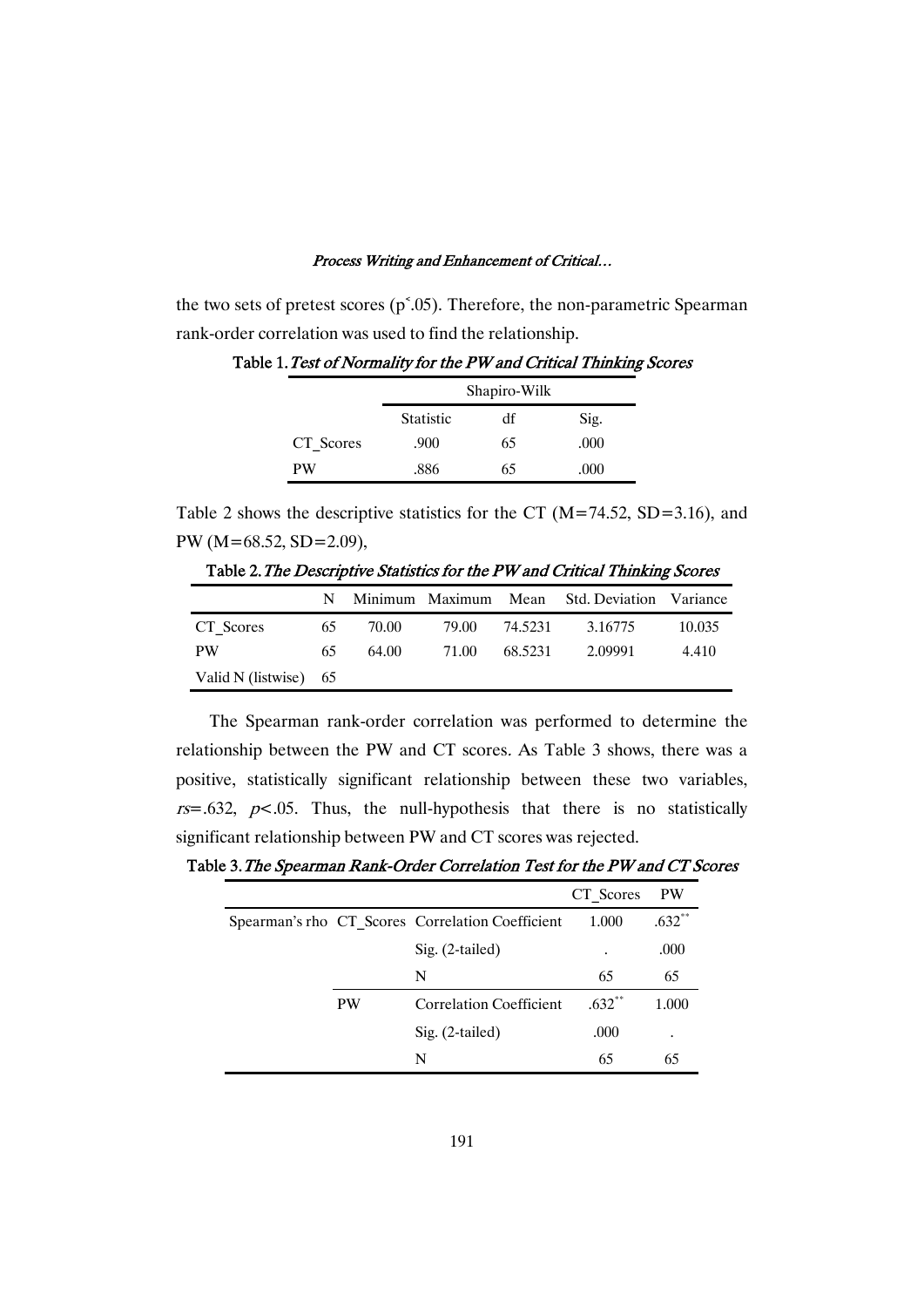### Answering the Second Research Question

The second research question of the study asked: "Is there any statistically significant difference in the CT ability of those who practice CT via writing and those who merely put writing processes into practice?" As the researchers had pre- and post-tests, the ANCOVA test was used to adjust the post-test scores for any differences in the pretest. Before running ANCOVA, certain assumptions had to be examined. The first assumption was linearity.



Figure1. The Scatterplot for Checking the Assumption of Linearity

As Figure 1 shows, there is a linear relationship between the pre- and posttest scores for each level of the independent variable, as assessed by visual inspection of a scatterplot for the CT scores of those who practiced the CT via writing and those who merely put writing processes into practice.

The next assumption was related to the homogeneity of the regression slopes presented in Table 4. As Table 4 reveals, the assumption of the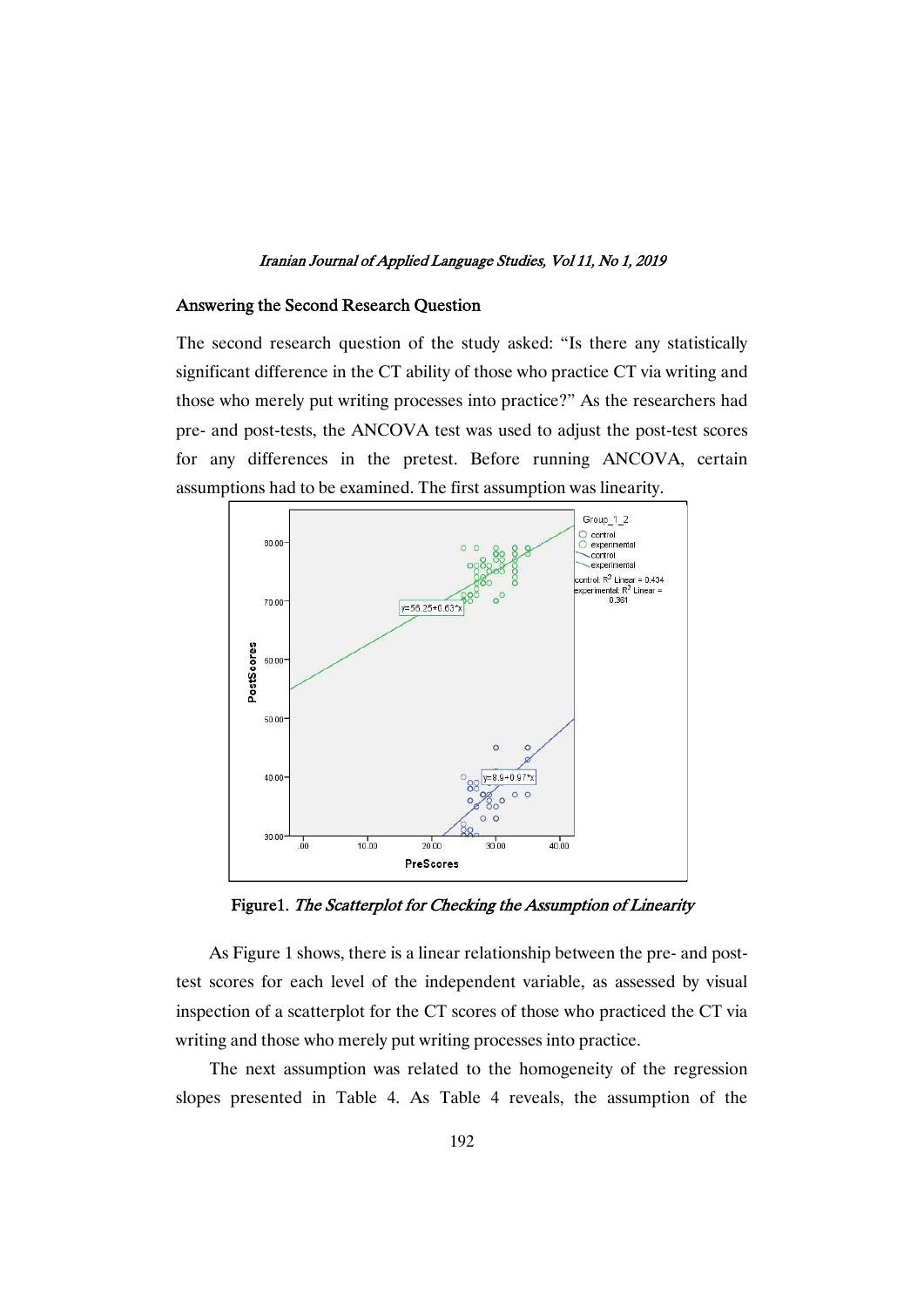homogeneity of regression slopes was not met as the interaction term was statistically significant,  $F(1, 121) = 3.70$ ,  $p = .037$ . Therefore, the ANCOVA test could not be run for this research question; instead, the gain score comparison was used.

| Source                    | Type III Sum of Squares df Mean Square |     |           | F        | Sig. |
|---------------------------|----------------------------------------|-----|-----------|----------|------|
| Corrected Model           | 45252.032 <sup>a</sup>                 | 3   | 15084.011 | 1793.711 | .000 |
| Intercept                 | 1352.042                               | 1   | 1352.042  | 160.778  | .000 |
| Group $1\,2$              | 714.007                                | 1   | 714.007   | 84.906   | .000 |
| PreScores                 | 685.031                                | 1   | 685.031   | 81.460   | .000 |
| Group $1 \ 2$ * PreScores | 31.121                                 | 1   | 31.121    | 3.701    | .037 |
| Error                     | 1017.536                               | 121 | 8.409     |          |      |
| Total                     | 443664.000                             | 125 |           |          |      |
| Corrected Total           | 46269.568                              | 124 |           |          |      |

Table 4. Testing the Homogeneity of the Regression Slopes for the CT Scores

The normality assumption was examined through Shapiro-Wilk's test to enable researchers to choose the appropriate statistical test for the gain score comparison. The result of the Shapiro-Wilk's test shows that the scores for the experimental group do not enjoy normal distribution ( $p$ <.05). Therefore, the non-parametric Mann-Whitney U test was conducted to compare the mean difference between the two groups.

|           | Shapiro-Wilk     |    |      |  |
|-----------|------------------|----|------|--|
|           | <b>Statistic</b> | df | Sig. |  |
| Gain Cont | .955             | 60 | .027 |  |
| Gain Exp  | .952             | 60 | .019 |  |

Table 5. Test of Normality for the CT Gain Scores of the Groups

Table 6 shows the mean ranks. The description of the ranks showed a higher mean rank for the experimental group (93) as compared to the control group(30.50).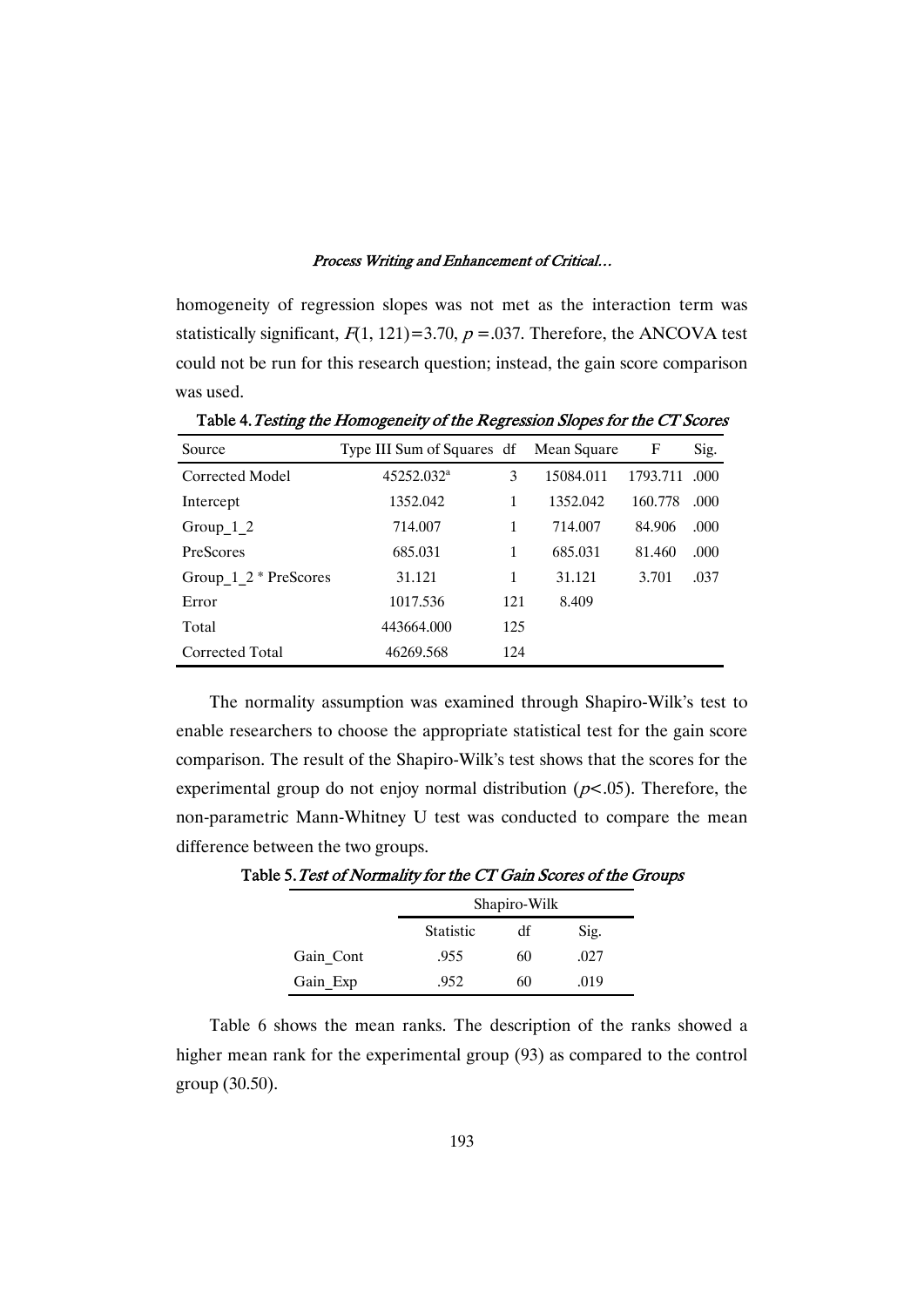Iranian Journal of Applied Language Studies, Vol 11, No 1, 2019

|             | Group $1\,2$ |     |       | N Mean Rank Sum of Ranks |
|-------------|--------------|-----|-------|--------------------------|
| Gain Scores | control      | 60  | 30.50 | 1830.00                  |
|             | experimental | 65  | 93.00 | 6045.00                  |
|             | Total        | 125 |       |                          |

Table 6. The Ranks Table for the CT Gain Scores of the Groups

The result of the Mann-Whitney U test (Table 7) showed a significant difference in CT scores of the control and experimental groups ( $U=0.00, p <$ .05), indicating that the related null hypothesis (there is no statistically significant difference in CT ability of those who practiced the CT via writing and those who merely put writing processes into practice) was rejected and the experimental group outperformed the control group.

Table 7. Mann-Whitney U Test for Comparing the CT Gain Scores of the Groups

|                        | Gain Scores |
|------------------------|-------------|
| Mann-Whitney U         | .000        |
| Wilcoxon W             | 1830.000    |
| Z.                     | $-9.670$    |
| Asymp. Sig. (2-tailed) | .000        |

### 5. Discussion

The main goals of this study were primarily to verify the relationship between EFL learners' CT ability and PW, and to investigate the role of PW in CT ability. Concerning the first goal, the results substantiated the positive correlation between CT and PW, revealing that these two variables are significantly related to each other. The findings are compatible with Hacker et al. (2009), who claim that writing can be seen as applied metacognition, stating that editing, drafting, idea generation, word production, translation, diagnosing, and revision are used as control strategies of our thoughts.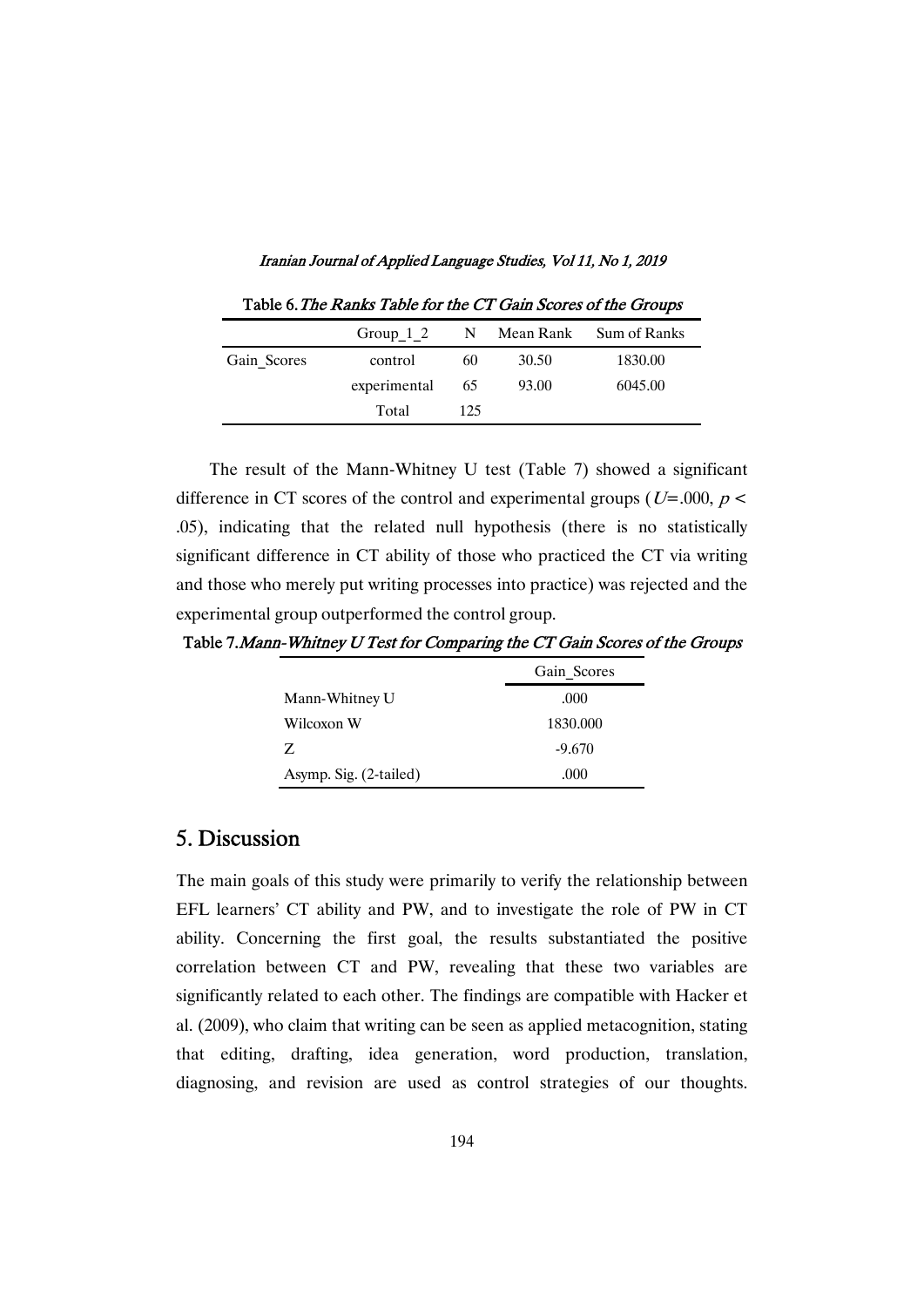Metacognition refers to the monitoring and control of our thinking. This view is echoed by Paul and Elder (2007), who suggest that during writing, writers need to adjust and monitor their thinking to seek useful information and check its relevance and significance for achieving their goals in writing. The process of writing, therefore, encourages students to think and rethink their ideas, and gradually acquire more efficient ways of adjusting and controlling their minds. Writing demands learners to be mentally involved in the act of writing and focus on their mental processes (Rashtchi & Aghajanzadeh, 2008).

Also, the results indicated that although PW and CT are closely associated, the process writing by itself cannot lead to higher CT ability. Instead, PW is a vehicle to practice CT skills, including deductive, inductive, evaluative, and analytical skills. The findings find support from Beyer (1991), who argued, "CT is not an automatic by-product of studying certain subjects" (p. 274). In a similar vein, Van Gelder (2005) asserts that subject course instruction, even with the implicit emphasis on CT, may not adequately prepare students for CT. Hence, as he suggests, CT should be practiced deliberately and taught explicitly as an indispensable part of the curriculum.

Similarly, Abrami et al. (2008), after a meta-analysis over a hundred empirical studies, concluded that explicit instruction of CT has a significant effect on CT development. The findings also find additional support from Bensley and Spero (2014), who revealed that direct teaching of CT skills significantly improved students' CT performance and metacognition. Halpern (2007) and Swartz (2004) also asserted that to incorporate CT in the rich context of specific courses effectively, students need explicit teaching. The explicit instruction of CT is vital to EFL learners. According to Egege and Kutieleh (2004), the explicit instruction of CT is necessary mainly to the nonwestern cultural background, since they lack experience and practice in CT.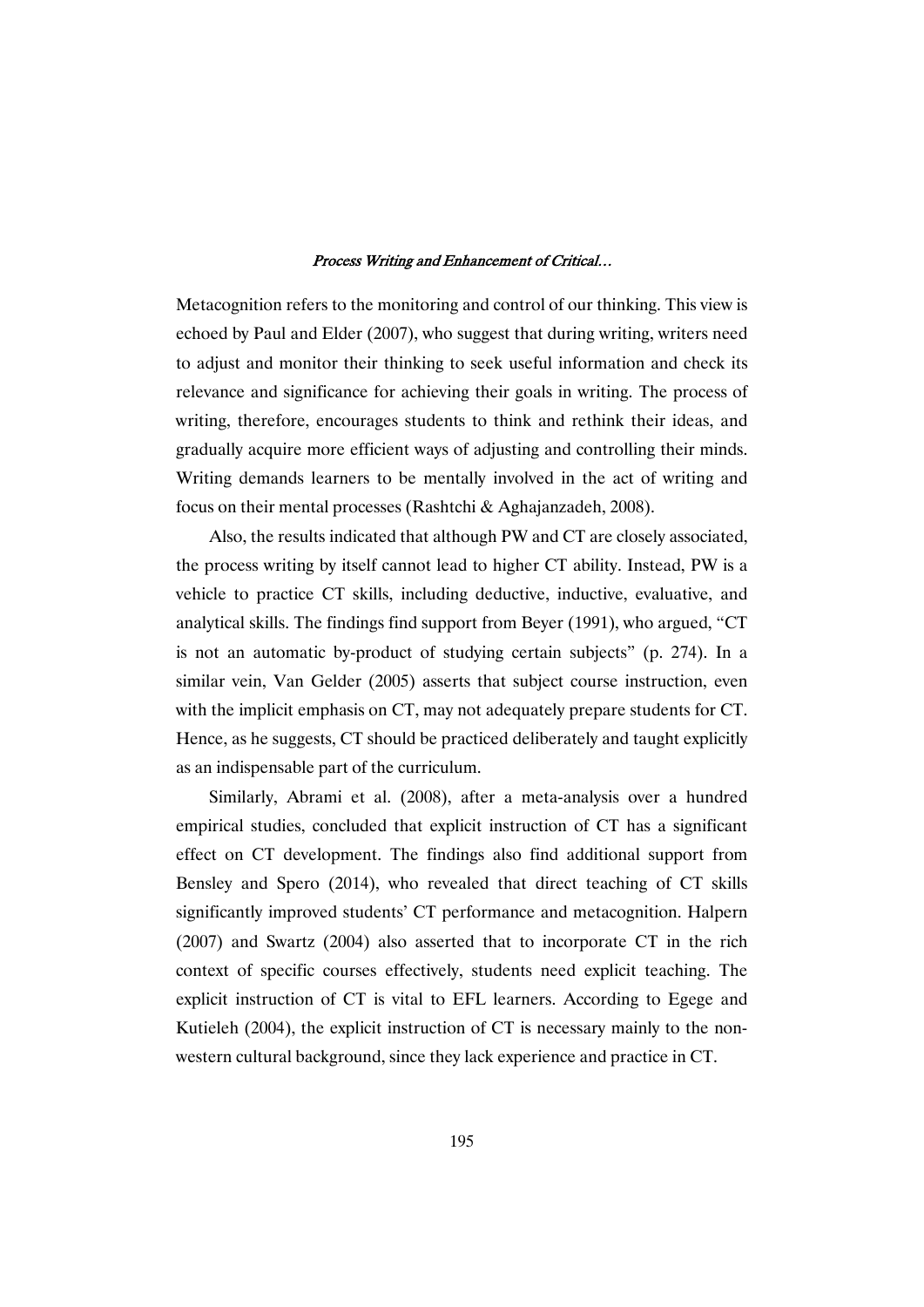On the contrary, the findings of the present study are in contrast with Bouanani (2015). After employing five assignments for thirty students, Bouanani showed that reflective writing is a pedagogical strategy that enhances the CT skills of undergraduate students. By referring to Flavell (2002), Bouanani argued that cognitive skills are employed to complete a task, while metacognitive skills contribute to the reflection on the process of cognition. They also help individuals to monitor and regulate their mental processes later on.

# 6. Conclusions

The present study explored the association between the elements of thinking and PW. Then the study investigated the role of PW in the enhancement of CT ability. The findings revealed that there was a strong association between CT and PW. However, the findings implied that PW, by itself, cannot make someone as a critical thinker, although it may affect the thought patterns, this is not the CT ability. Therefore, one may not expect CT to appear randomly and with no explicit instruction and guided exercises. The results of the present study have some pedagogical implications for language teachers, researchers, and syllabus designers. The findings inspire teachers to consider writing as a tool to promote and assess the thought rather than considering it as a passive skill. It also suggests that teachers should instruct CT skills through PW rather than merely relying on the PW for the promotion of thinking skills. The findings may also inspire language researchers to utilize PW as an instrument for teaching and assessing CT. Also, it helps the syllabus designers to consider the CT skills in the table of specifications and define some exercises for each skill to promote both the CT ability and the writing ability of language learners.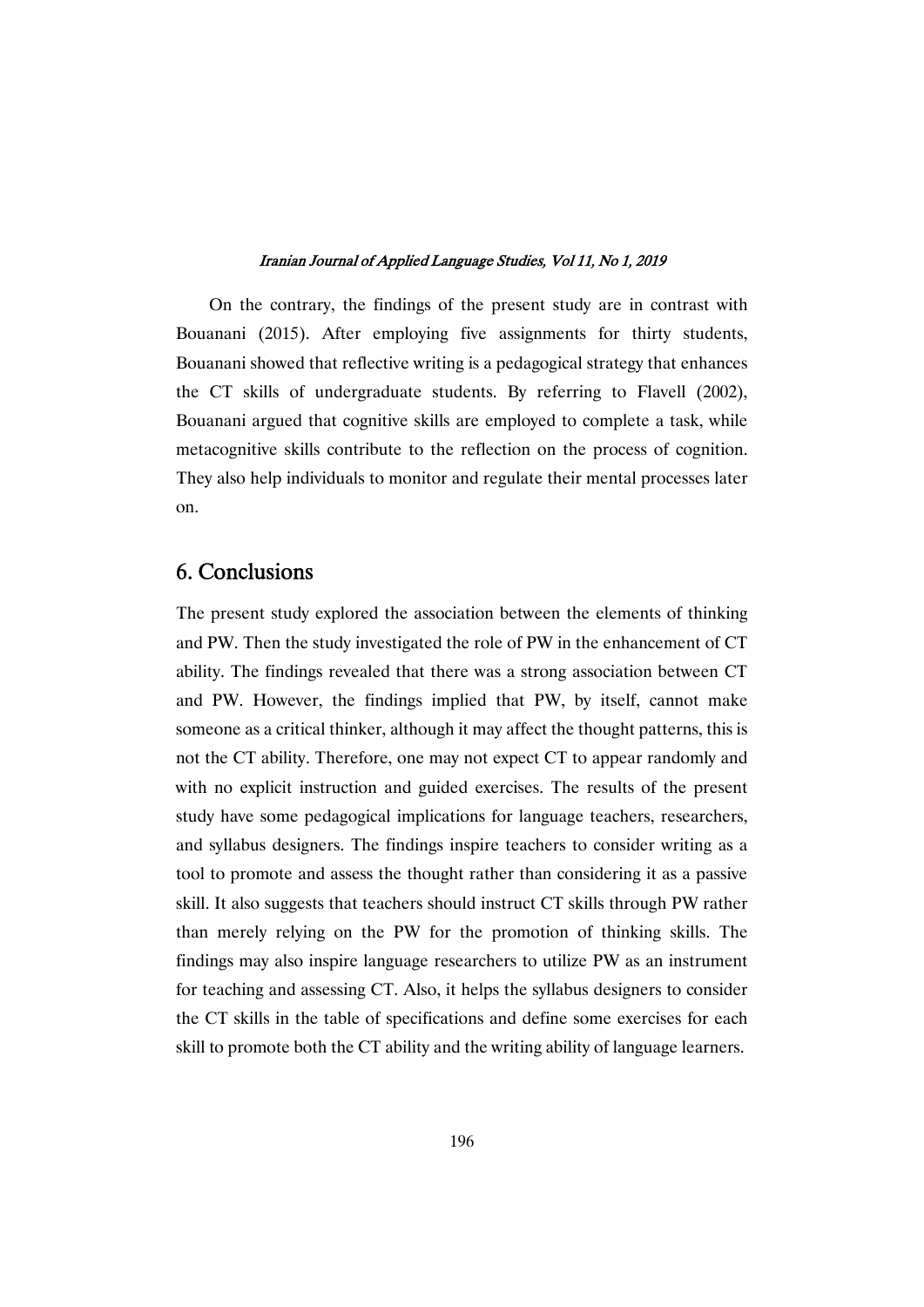This study, like other studies, is not without limitations. One of the major limitations of the study was the small size of the participants. Therefore, the present study does not make any claim on the generalizability of the findings. Moreover, further research can be conducted to test the appropriateness of different genres of writing for eliciting CT skills among Iranian and other EFL learners.

### References

- Abrami, P. C., Bernard, R. M., Borokhovski, E., Wade, A., Surkes, M. A., Tamim, R., & Zhang, D. (2008). Instructional intervention affecting critical thinking skills and dispositions: A stage 1 meta-analysis. Review of Educational Research,78(4),1102-1134.doi.org/10.3102/0034654308326084
- Akef, K. (2007). Assessing the steps adopted by Iranian student writers in their writing process: A model for developing rating scale descriptors (Unpublished doctoral dissertation). Islamic Azad University, Tehran, Iran.
- Bean, J. C. (2011). *Engaging ideas: The professor's guide to integrating writing*, critical thinking and active learning in the classroom. San Francisco: Jossey-Bass Publishers.
- Bensley, D. A., & Spero, R. A. (2014). Improving critical thinking skills and metacognitive monitoring through direct infusion. Thinking Skills and Creativity,12,55-68.doi.org/10.1016/j.tsc.2014.02.001
- Beyer, B. K. (1991). Practical strategies for the direct teaching of thinking skills. In A. L. Costa (Ed.), Developing minds: A resource book for teaching (pp. 274-279). Alexandria: Association for Supervision and Curriculum Development.
- Condon, W., & Kelly-Riley, D. (2004). Assessing and teaching what we value: The relationship between college-level writing and critical thinking ability. Assessing Writing, 9, 56-75. doi.org/10.1016/j.asw.2004.01.003
- Egege, S., & Kutieleh, S. (2004). Critical thinking: Teaching foreign notions to foreign students. International Education Journal, 4(4), 75-85.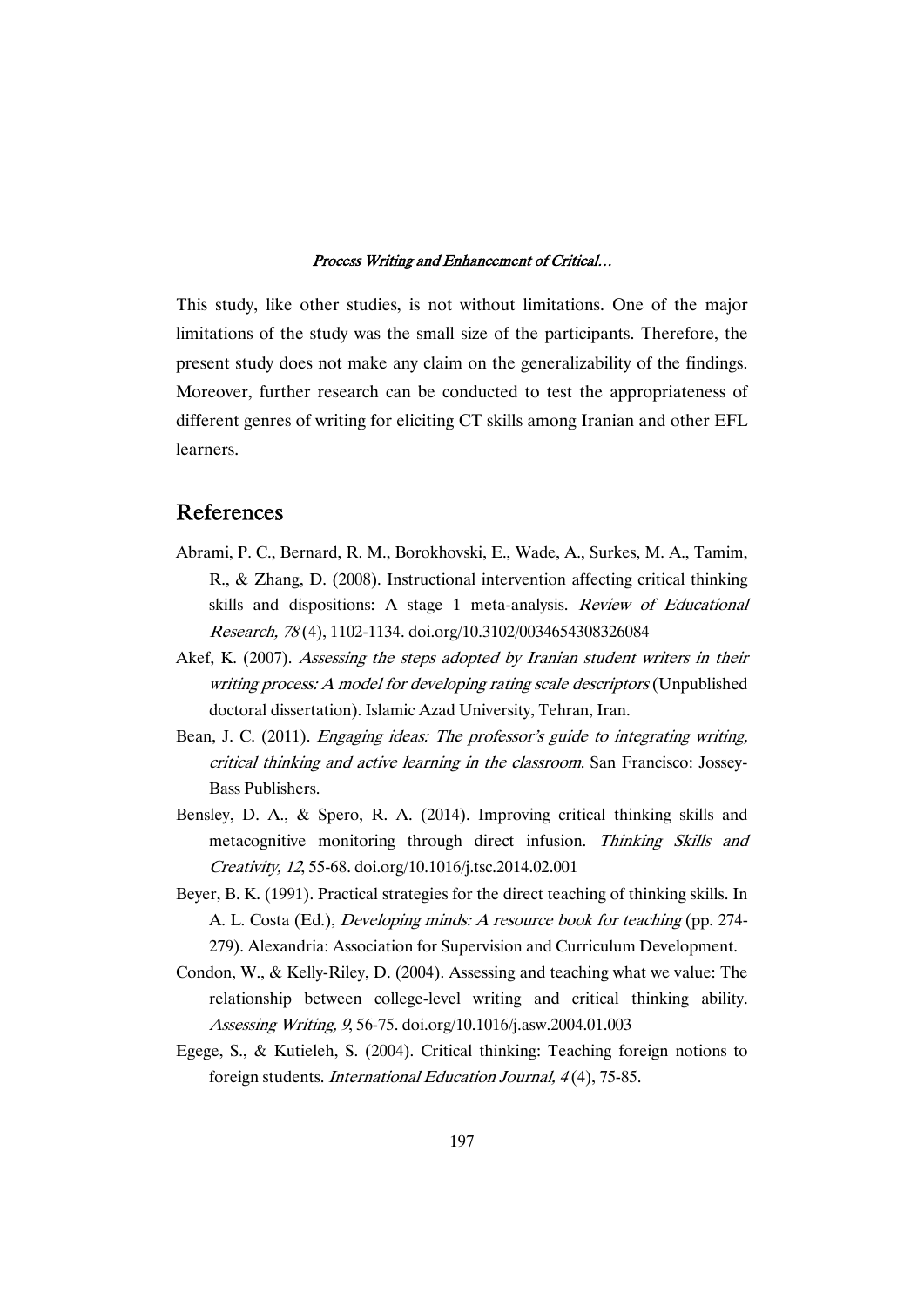- Halpern, D. F. (2007). The nature and nurture of critical thinking. In R. J. Sternberg, H. L. Roediger, & D. F. Halpern (Eds.), Critical thinking in psychology(pp. 1-14). Cambridge: Cambridge University Press.
- Hamp-Lyons, L. (1991). Assessing second language writing in academic contexts. Norwood:Ablex.
- Hyland, K. (2003). Second language writing. Cambridge: Cambridge University Press.
- Jensen, A. (1994). Philogiston, animal magnetism and intelligence. In D. K. Detterman (Ed.), Current topics in human intelligence: Theories of intelligence (pp. 257-284). Norwood: Ablex.
- Kroll, B., & Reid, J. (1994). Guidelines for designing writing prompts: Clarifications, caveats, and cautions. Journal of Second Language Writing, 3 (3),231-255.doi.org/10.1016/1060-3743(94)90018-3
- Lipman, M., & Sharp, A. M. (1980). Writing: How and why. New Jersey: Universal Diversified Services.
- Moon, J. (2008). Critical thinking: An exploration of theory and practice. New York: Routledge.
- Naber, J., & Wyatt, T. H. (2014). The effect of reflective writing interventions on the critical thinking skills and dispositions of baccalaureate nursing students. Nurse Education Today, 34, 67-72. doi.org/10.1016/j.nedt.2013.04.002
- Paul, R. (2012). Critical thinking: What every person needs to survive in a rapidly changing world. Dillon Beach, CA: Foundation for Critical Thinking.
- Paul, R., & Elder, L. (2003). The thinker's guide to how to write a paragraph: The art of substantive writing. Dillon Beach, CA: Foundation for Critical Thinking.
- Paul, R., & Elder, L. (2014). Critical thinking: Tools for taking charge of your professional and personal life. New Jersey: Pearson Education.
- Rashtchi, M. (2007). A pathway toward critical thinking through cooperative writing in an English college course in Iran. The Near and Middle Eastern Journal of Research in Education,  $2(1)$ , 1-11. doi.org/10.5339/nmejre.2007.2.1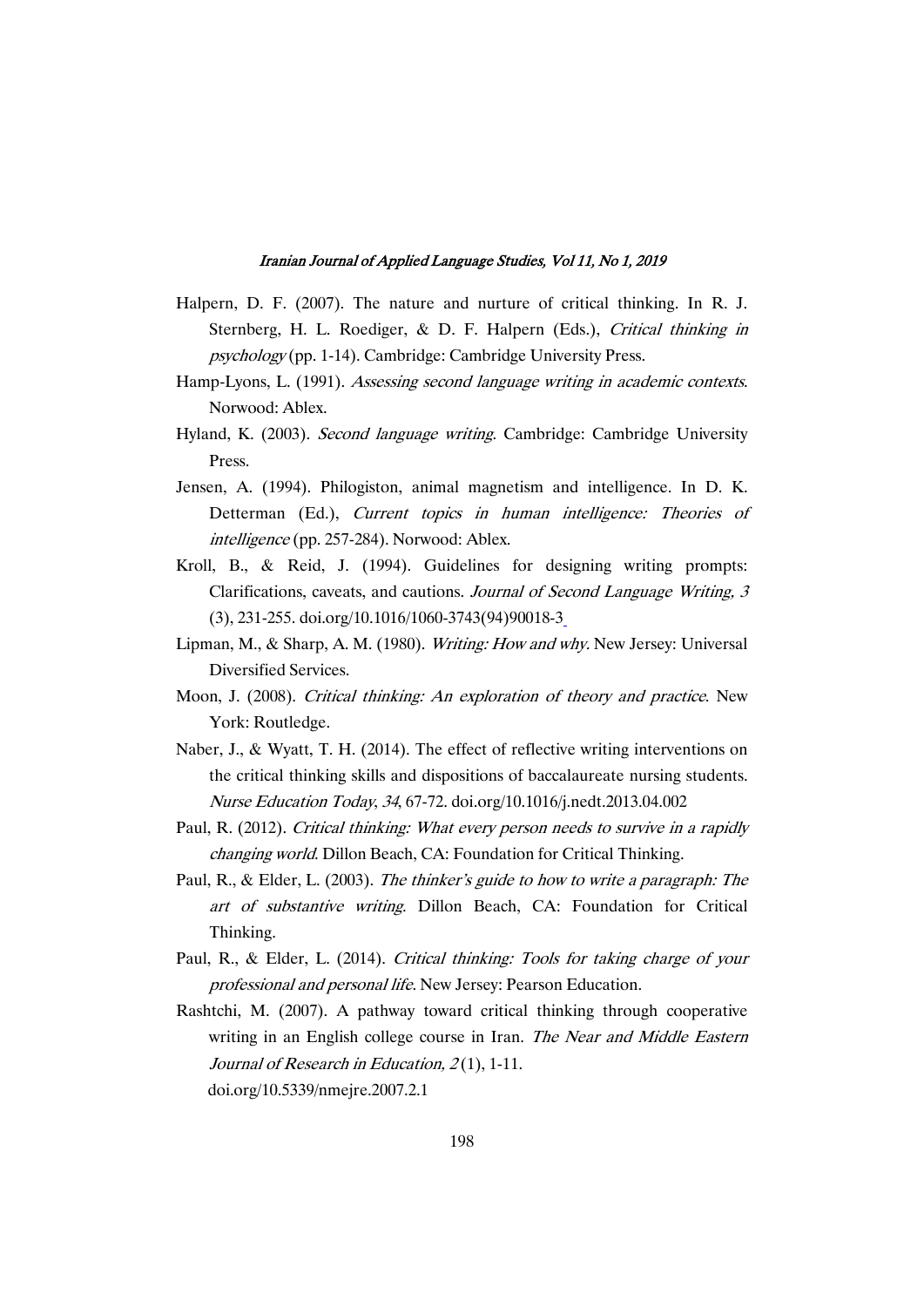- Rashtchi, M., & Aghajanzadeh, M. (2008). Comparative critical reading strategy and writing achievement of Iranian EFL learners. The journal of Applied Linguistics,1(2),117-130.
- Swartz, R. (2003). Infusing critical and creative thinking into instruction in high school classrooms. In D. Fasko (Ed.), *Critical thinking and reasoning* (pp. 293-310). Cresskill: Hampton Press.
- Thompson, A. (1996). Critical reasoning: A practical introduction. London: Routledge.
- Thompson, A. (1999). Critical reasoning in ethics: A practical introduction. London: Routledge.
- Van Gelder, T. (2005). Teaching critical thinking: Some lessons from cognitive science. College Teaching, 53(1), 41-48. doi.org/10.3200/ctch.53.1.
- Vygotsky, L. S. (1987). Thinking and speech. In R. W. Rieber & A. S. Carton (Eds.), The collected works of L. S. Vygotsky: Vol. 1. problems of general psychology(pp. 39-285). New York: Plenum.
- Wade, C. (1995). Using writing to develop and assess critical thinking, Teaching of Psychology,22(1),24-28.doi.org/10.1207/s15328023top2201-8
- Weigle, S. C. (2002). Assessing writing. Cambridge: Cambridge University Press.
- White, R., & Arndt, V. (1991). Process writing. London: Longman.
- Yancey, K.B. (2015). Relationships between writing and critical thinking, and their significance for curriculum and pedagogy. Double Helix, 3, 1-14.
- Zamel, V. (1985). Responding to student writing. TESOL Quarterly, 19(1), 79-101. doi.org/10.2307/3586773

### Abbreviations

- PW process writing
- CT critical thinking